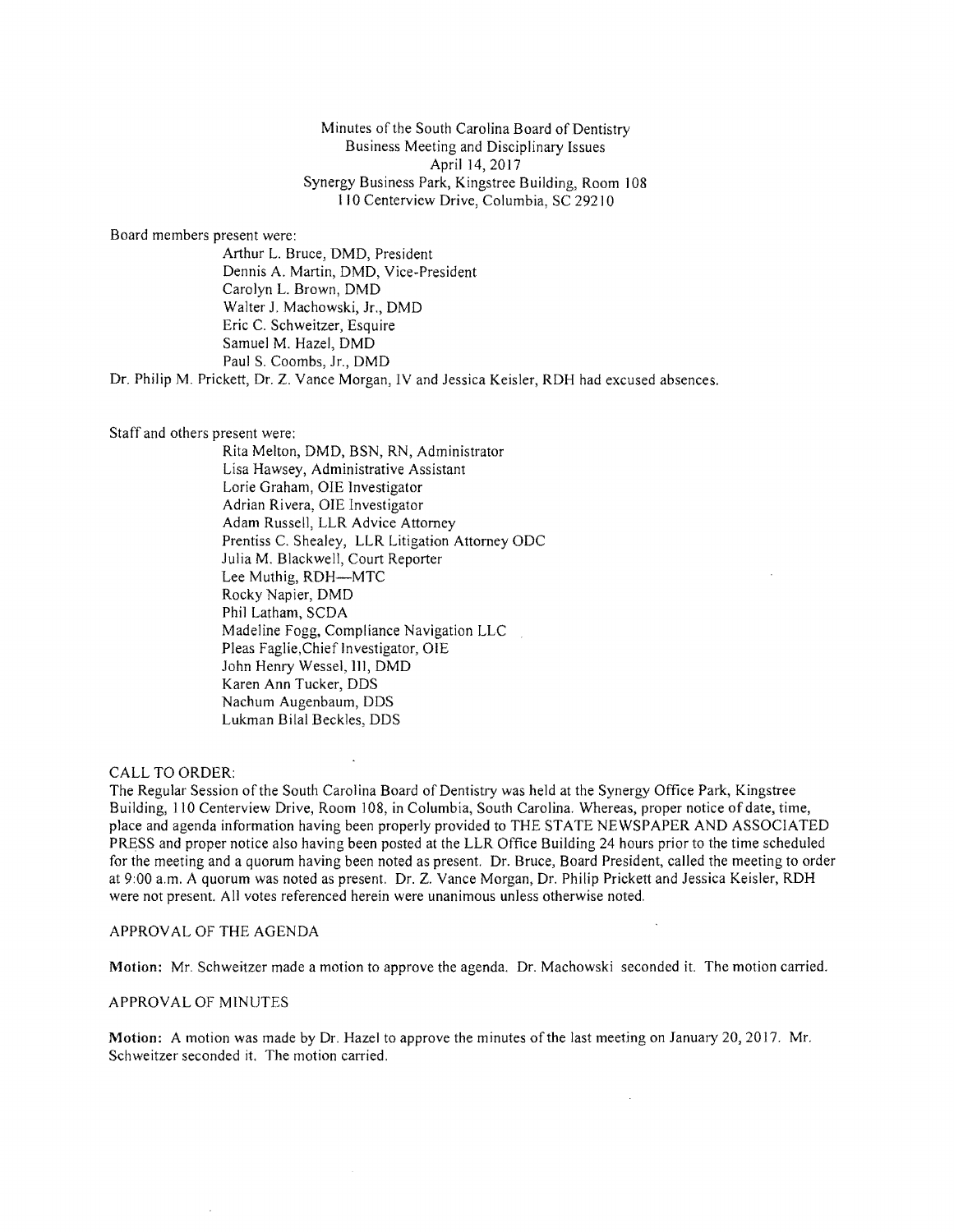BOARD MEETING MINUTES April 14, 2017 Page 2

### REPORTS

# OrE/ODC Management Reports

Prentiss Shealey presented the ODC Report.

She reported that they currently have 56 open cases, that's 45 Respondents: Eight are pending Consent Agreements; five are pending MOAs; 16 are pending panel hearings. One Respondent has seven cases.

There are 24 advertising cases which are listed. She stated that the 24 advertising cases that would be "pending Board Hearing", so the "zero" should be "24". There are no cases pending Orders. Their office has closed 15 cases. She discussed the process of how their office is handling advertising cases.

She presented addendum cases, which will be presented by the Chief Investigator for approval.

Mr. Schweitzer made a motion to accept her report. Dr. Hazel seconded it. The motion carried.

P. C. Faglie presented the IRC Report.

It was noted that the addendum submitted are LOCs (Letters of Caution).

He stated they are requesting 14 cases for dismissal. There are 20 active investigations.

After a discussion pertaining to the report, Mr. Schweitzer made a motion to accept the report and request that the fact scenario in 2016-96 be corrected to properly indicate who the Respondent and Complainants are. Other than that correction, Mr. Schweitzer made a motion to accept the report. Dr. Brown seconded it. The motion carried.

#### Administrator'S Report

Dr. Melton presented the report by beginning with introducing our new Assistant Deputy Director, Mr. Robbie Boland.

Mr. Boland briefly spoke to the Board and handed his business card to each member.

Dr. Melton stated we currently have a total of 12,389 credentials. Since the last board meeting, we have 58 new licenses that are in different capacities.

She stated there are three dates scheduled for Disciplinary Panel meetings: April 21<sup>st</sup>, 19<sup>th</sup> and a date in May and June  $16<sup>th</sup>$ .

The Financial Report was included in your board meeting materials for your review.

She stated the renewal period started on October 3<sup>rd</sup> and went through February 28th. However, we did need to extend it. As of tonight, the renewals will be closing and anyone who comes in after that time period will need to reinstate his/her license. There was a brief discuss on the reinstatement process.

Dr. Melton mentioned that the next Specialty Exam will be held on July  $21^{st}$ .

Dr. Melton stated the domestic violence course is only "highly recommended" by the Director and the Governor. It is not required, but they can use it for CE credits.

Dr. Melton mentioned that she is working on having the nitrous oxide and infiltration anesthesia examinations looked at by the educators in this state. She stated we are trying to move to online testing for these exams. She stated the Sedation Committee will be meeting in the future to discuss some last-minute questions. The next Board meeting is scheduled for July  $14^{th}$ , 2017.

# ASP Presentation by American Association of Dental State Boards (AADSB)

The presentation was given via teleconference. Richard Hetke, Director of AADB, led the presentation. He stated their mission is pretty simple. It's just to assist the dental board in their regulation ofthe dental profession and their protection of the public.

He reviewed a powerpoint presentation of their processes. (The Board had a paper copy of the powerpoint presentation. )

The Board then asked a few questions of which Mr. Hetke and/or Donna Adler, staff member of AADB, gave responses.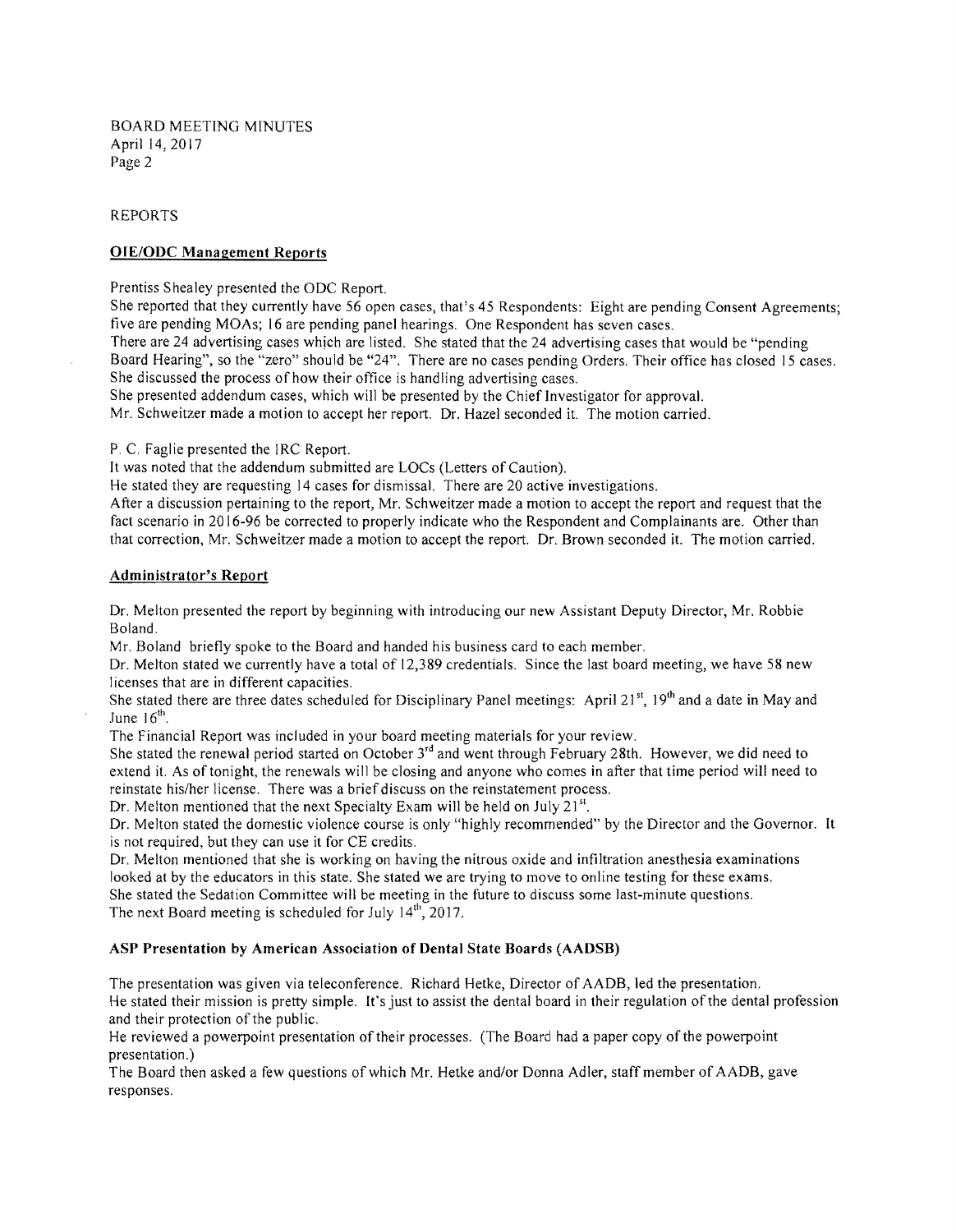BOARD MEETING MINUTES April 14,2017 Page 3

After the teleconference ended, Dr. Bruce stated that the Board would discuss this at some point as to how they would possibly utilize this resource.

## **Application Hearings**

RE: Dr. Nachum Augenbaum-Initial Application

 Dr. Augenbaum is seeking to become licensed as a dentist in this state. Dr. Augenbaum was not represented by an attorney. Mr. Russell advised the Board.

 He was requested to meet with the Board because he did not take a clinical board exam that is required for licensure; he went through a residency.

Dr. Machowski made a motion to go into executive session to seek legal advice. Mr. Schweizter seconded it. The motion carried.

Mr. Schweitzer made a motion to come out of executive session. Dr. Coombs seconded it.

Mr. Schweitzer made a motion that the board does not have authority to grant this license, and therefore, he reluctantly moves to deny the request. Dr. Hazel seconded it. Mr. Russell read a statement out of the Dental Practice Act, which determined their decision. The motion then carried.

RE: Dr. Lukman Bilal Beckles-Initial Application

Dr. Beckles is seeking to become licensed as a dentist in this state. Dr. Beckles was not represented by an attorney. Mr. Russell advised the Board.

He was requested to meet with the Board because he answered "yes" to questions 2 and 3 on the Personal History Information of the application.

Mr. Schweitzer made a motion to go into executive session to seek legal advice. Dr. Brown seconded it. The motion carried.

Dr. Machowski made a motion to come out of executive session. Mr. Schweitzer seconded it. The motion carried. Mr. Schweitzer made a motion to accept Dr. Beckles' application for licensure through credential and welcome him to South Carolina. Dr. Brown seconded it. The motion carried.

RE: Dr. Karen Ann Tucker-Initial Application

Dr. Tucker is seeking to become licensed as a dentist in this state. Dr. Tucker was not represented by an attorney. Mr. Russell advised the Board.

She was requested to meet with the Board because one part of the requirement to become licensed through credentials is to have actively practiced for a minimum of five years or 1200 hours immediately preceding the date of application. Dr. Tucker has been an oral maxillofacial surgeon resident. She is also a physician as well. During that time frame, she has been in a residency situation.

Mr. Schweitzer made a motion to accept Dr. Tucker's application for licensure based upon the information presented to them. Dr. Machowski seconded it. The motion carried.

RE: Dr. John Henry Wessel, III-Initial Application

Dr. Wessel is seeking to become licensed as a dentist in this state. Dr. Wessel was not represented by an attorney. Mr. Russell advised the Board.

He was requested to meet with the Board because he answered "yes" to questions 2 and 3 on the Personal History Information of the application.

Dr. Machowski made a motion to go into executive session. Mr. Schweitzer seconded it. Dr. Coombs also seconded it. The motion carried.

Mr. Schweitzer made a motion to come out of executive session. Dr. Machowski seconded it. The motion carried.

Dr. Machowski made a motion that the Board accepts Dr. Wessel's application for licensure through credential. Mr. Schweitzer seconded it. The motion carried.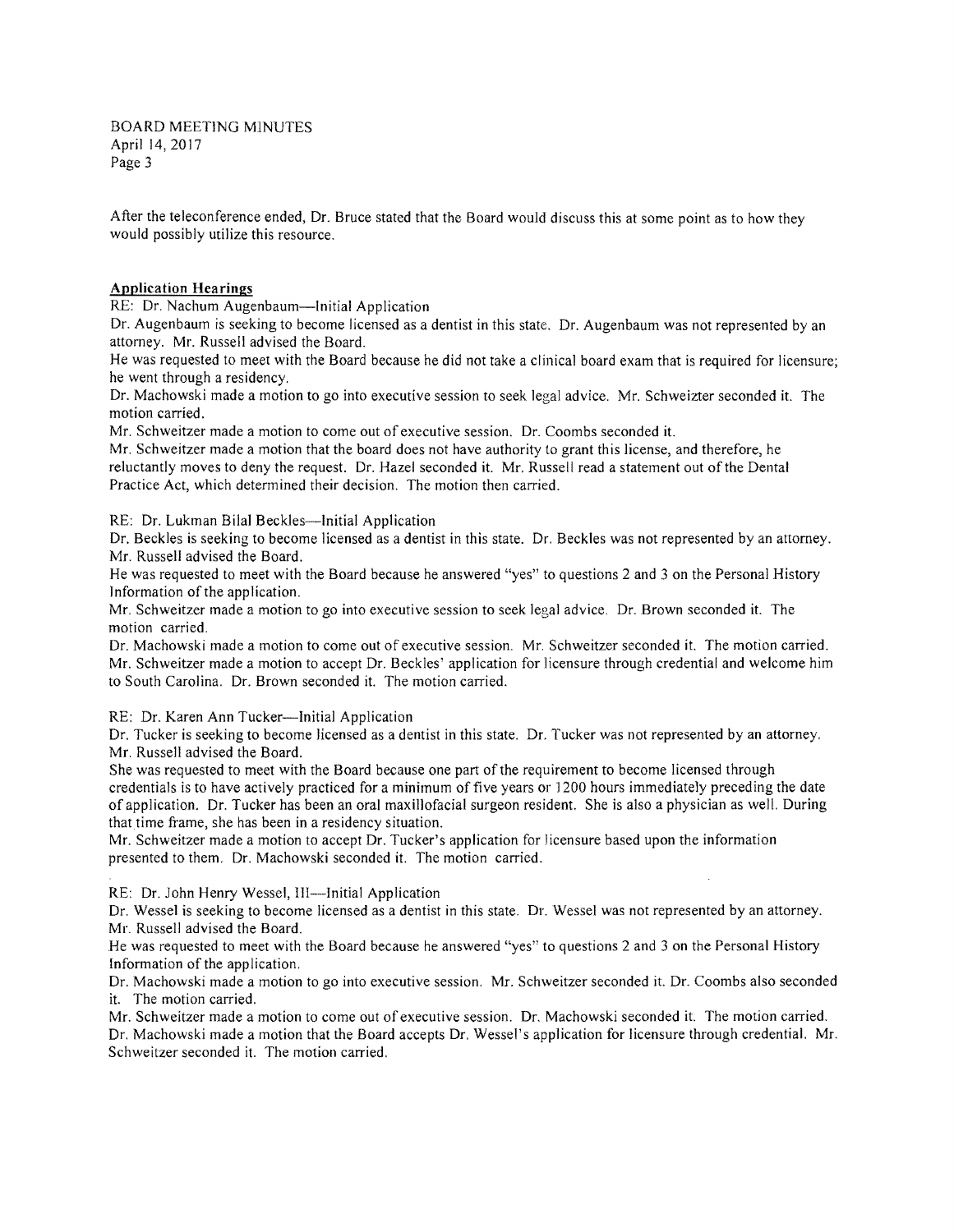BOARD MEETING April 14, 2017 Page 4

NEW BUSINESS

### Ratification of Licenses

Dr. Coombs made a motion to approve the ratification list as presented by staff. Dr. Hazel seconded it. The motion carried.

#### Question Regarding Letters of Recommendation for Dental Hygienist Applicants

Lee Muthig, Director ofthe Allied Dental Education Programs at Midlands Technical College, stated she was here to discuss the letter of recommendations that are required for applications for licensure for dental hygiene. She was requesting to the Board that the requirement ofthree letters of recommendation from three licensed dentists be changed to allow licensed dental personnel to write the letters She stated some ofthe hygiene students do not have a dental home. After a brief discussion on the matter, Dr. Bruce stated they would take this under advisement.

#### Question Regarding S.c. Code Ann.Sec. 40-15-102

Dr. Melton stated that the office receives quite a few calls inquiring about whether or not a dental hygienist can work in the office without the dentist present. After a brief discussion, Dr. Machowski made a motion to go into executive session to seek legal advice. Dr. Brown seconded it. The motion carried.

Mr. Schweitzer made a motion to come out of executive session. Dr. Hazel seconded it. The motion carried. Dr. Bruce stated that the Jaw s clearly outlined in Section 40-15-120, which indicates they have to be examined once a year by the doctor. Dr. Bruce also stated that it is pretty clear that patient exams cannot be done if the doctor is not there. No anesthesia or local anesthetic could be used for root cleaning. Dr. Machowski added that an exam by another specialist in a different practice does not count.

# DISCUSSION TOPICS

## Discussion on Infection Control and OSHA Continuing Education Courses

Dr. Rocky Napier, from the SCDA, stated Mr. Latham and he are here to seek help on a couple of things. Some of their membership are asking questions pertaining to CEs for infection control and OSHA CE requirements. Dr. Bruce stated there will be four hours of required CE, two would be infection control and two would be OSHA. Dr. Machowski further stated two different agencies require two different courses. The state board is going to require the sterilization, two hours every two-year period; and OSHA's requirement. Further discussion took place. A vote was not taken after this discussion.

#### Slow-Speed Handpiece Sanitation and Manufacture Recommendations

Dr. Rocky Napier led a lengthy discussion pertaining to the sterilization of the slow-speed handpieces. He wanted to ensure he is informing their membership (SCDA) what the Board's stance is on this matter.

Dr. Machowski made a motion to go into executive session to seek legal advice. Dr. Coombs seconded it. The motion carried.

Mr. Schweitzer made a motion to come out of executive session. Dr. Hazel seconded it. The motion carried. Dr. Martin stated that the Board is bound to follow through the guidelines as we have them now. The Board does encourage Dr. Napier to continue to see ifhe can get the CDC to make the official policy changes their official guidelines and then the Board can proceed further. Until that happens, the Board is bound to follow the guidelines as they are.